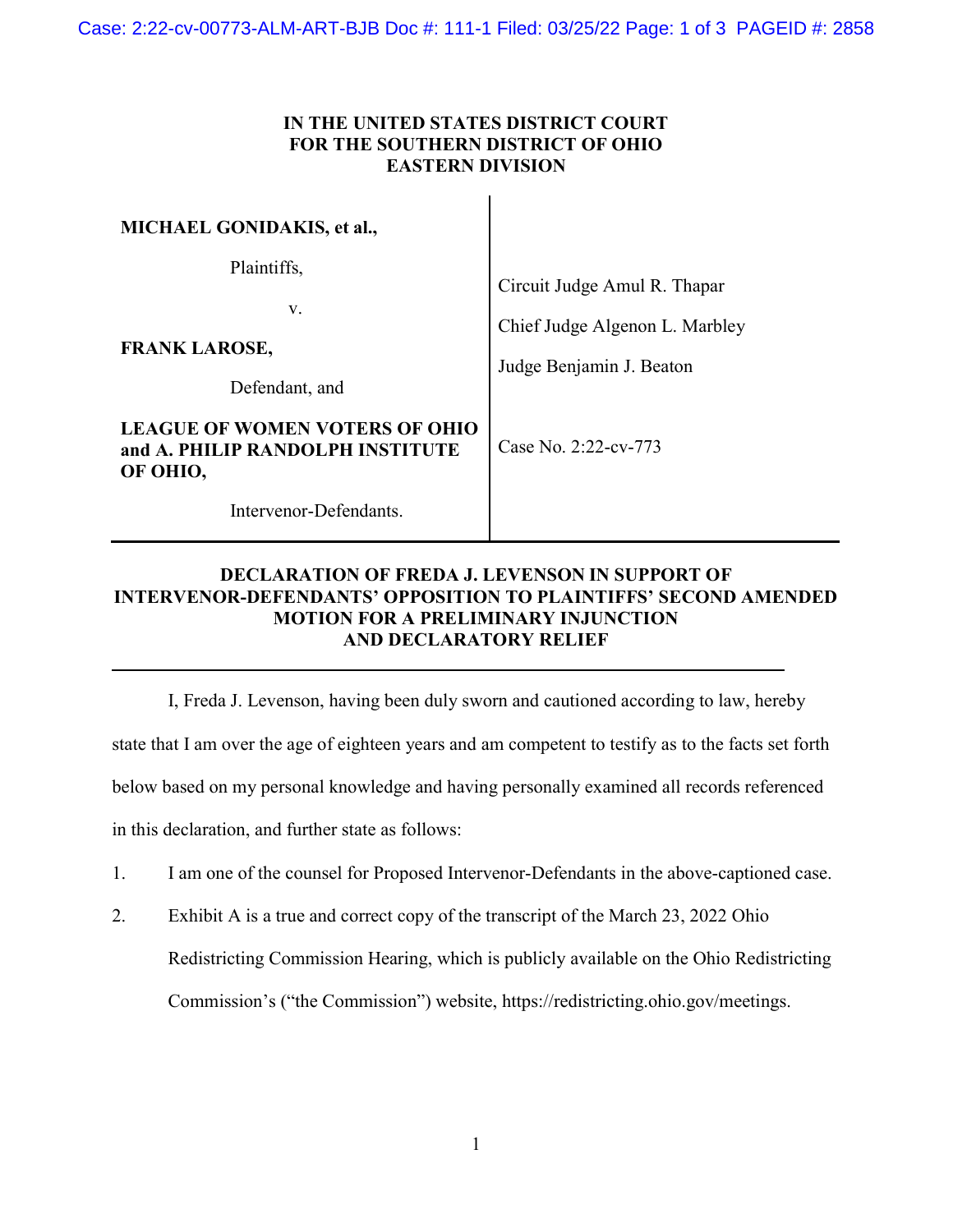- 3. Exhibit B is a true and correct copy of the Ground Rules for Map Drawers adopted by the Commission on March 23, 2022, which are publicly available on the Commission's website: https://redistricting.ohio.gov/meetings.
- 4. Exhibit C is a true and correct copy of an article from Cleveland.com, entitled *Amid* redistricting uncertainty, Ohio pulls state legislative races from May primary ballot, published on March 23, 2022. It can be found on the Cleveland.com website, at https://www.cleveland.com/news/2022/03/amid-redistricting-uncertainty-ohio-pullsstate-legislative-races-from-may-primary-ballot.html.

I declare the above to be true under penalty of perjury of the laws of the United States of America.

Respectfully submitted,

/s/ Freda J. Levenson Freda J. Levenson (0045916) Counsel of Record ACLU OF OHIO FOUNDATION, INC. 4506 Chester Avenue Cleveland, OH 44103 (614) 586-1972 x125 flevenson@acluohio.org

Counsel for Intervenor-Defendants